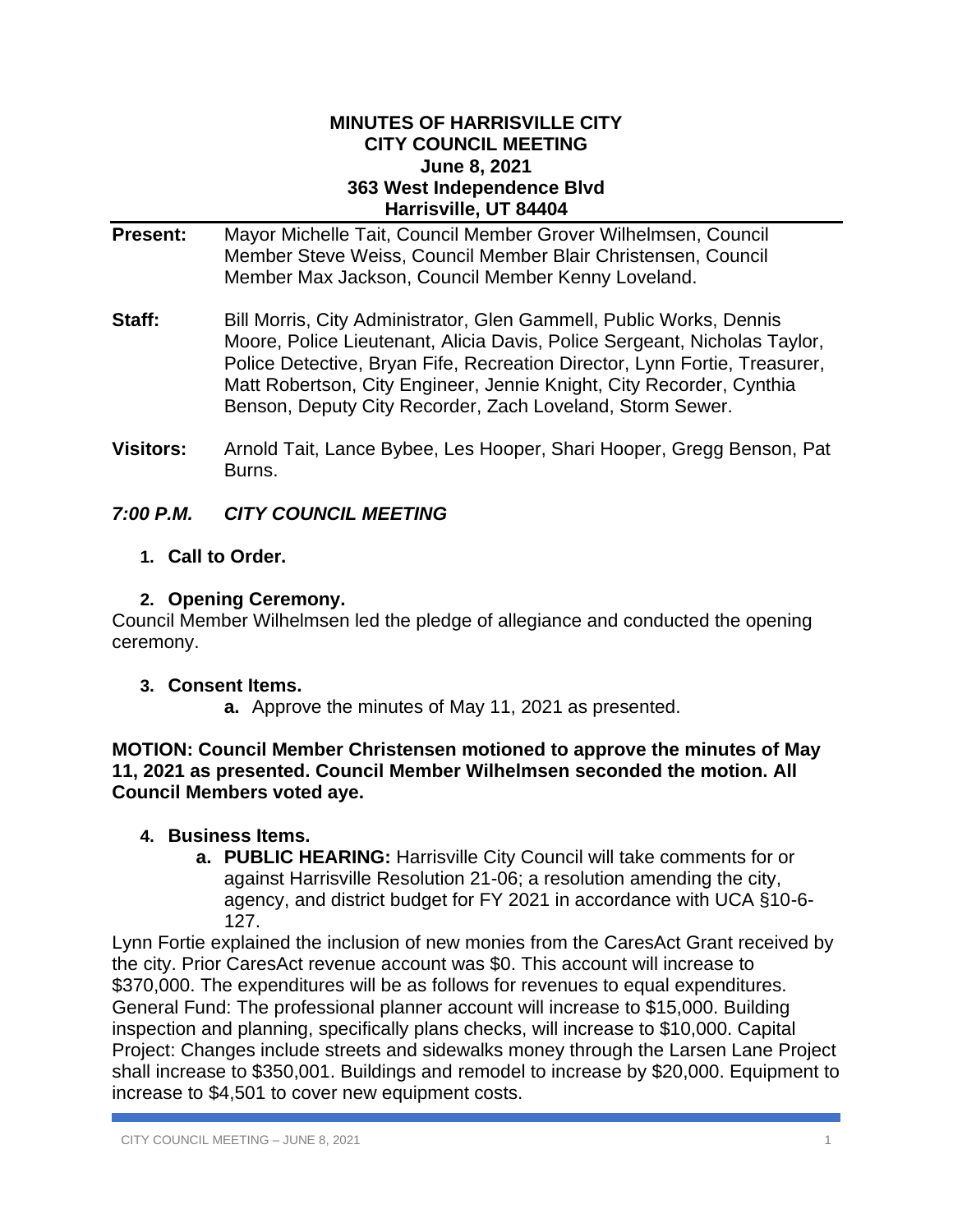**MOTION: Council Member Weiss motioned to open the public hearing to take comments for or against Harrisville Resolution 21-06; a resolution amending the city, agency, and district budget for FY 2021 in accordance with UCA §10-6-127. Council Member Wilhelmsen seconded the motion. All Council Members voted aye. Motion passed.**

No public comments were offered.

**MOTION: Council Member Weiss motioned to close the public hearing. Council Member Christensen seconded the motion. All Council Members voted aye. Motion passed.**

> **b. PUBLIC HEARING:** Harrisville City Council will take comments for or against Harrisville Resolution 21-07; a resolution adopting the final city, agency, and district budget for FY2022 in accordance with UCA §10-6- 113.

Lynn Fortie explained the changes since the tentative budget was adopted. Seasonal Recreation was removed from the recreation budget per Director Fife's request. Wages and benefits for new Deputy City Recorder were added. Wage increase for Court Clerk under Courts Primary wages and benefits. Fund balance was updated to reflect increases. Certified Tax Rate came in today. The new rate for 2021 is 0.000708 increasing our property taxes to \$350,308. Lynn also mentioned that a Community Forestry budget line item was created. Council Member Jackson asked if the Deputy City Recorder position was full or part time. Lynn replied full-time with benefits. Bryan Fife clarified budget removal of seasonal recreation to reflect the part-time seasonal. He further clarified the part-time recreation needed to stay. Lynn to verify. Council Member Jackson asked the purpose of the Community Forestry budget item. Bill said for trees. Mayor added that we need this account to maintain our certification.

**MOTION: Council Member Jackson motioned to open the public hearing to take comments for or against Harrisville Resolution 21-07; a resolution adopting the final city, agency, and district budget for FY 2022 in accordance with UCA §10-6- 113. Council Member Weiss seconded the motion. All Council Members voted aye. Motion passed.**

No public comments were offered.

**MOTION: Council Member Loveland motioned to close the public hearing. Council Member Wilhelmsen seconded the motion. All Council Members voted aye. Motion passed.**

> **c.** Discussion/possible action to adopt Harrisville Resolution 21-06; a resolution amending the city, agency, and district budget for FY2021.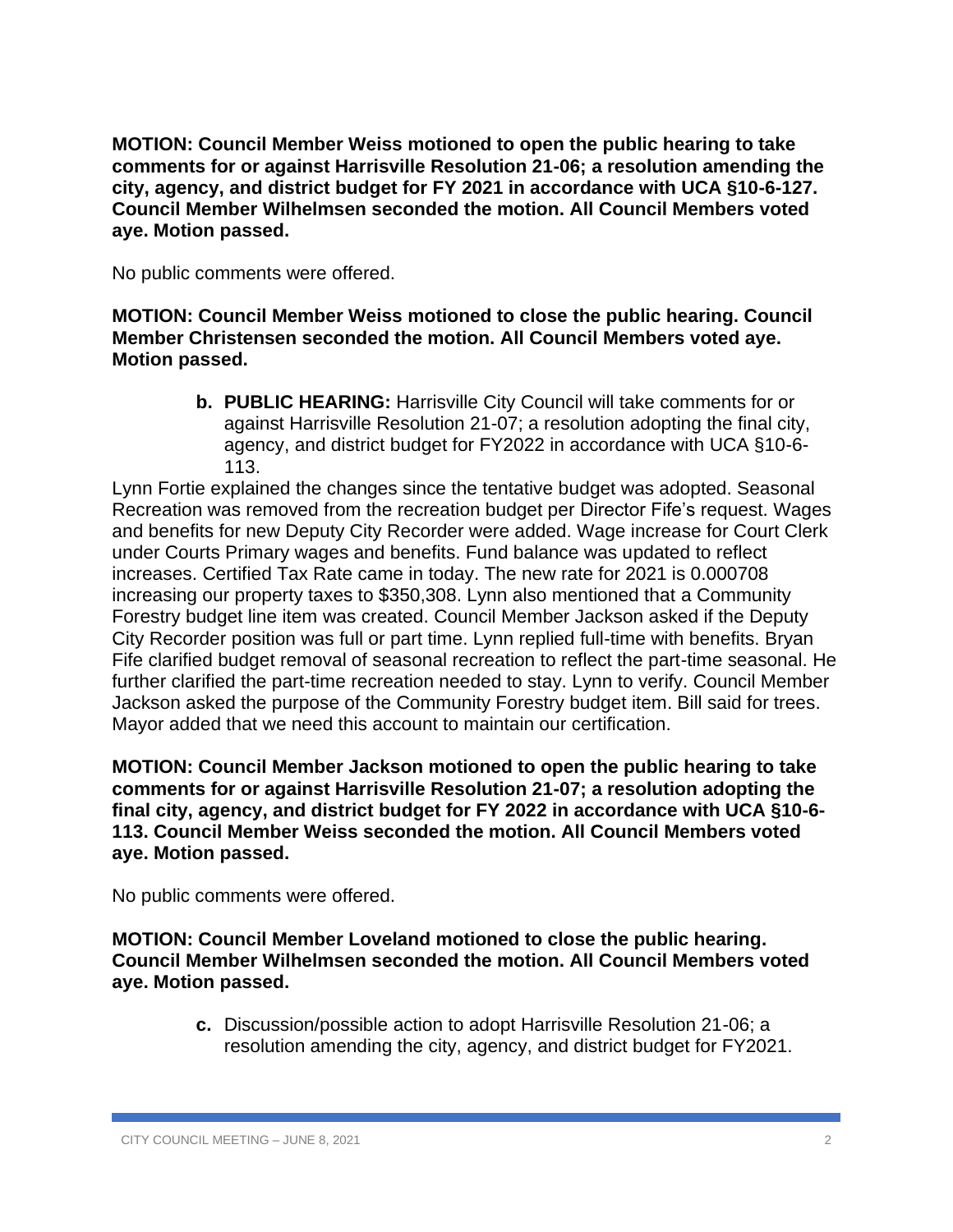**MOTION: Council Member Weiss motioned to adopt Harrisville Resolution 21-06; a resolution amending the city, agency, and district budget for FY2021. Council Member Loveland seconded the motion. A Roll Call Vote was taken.** 

| <b>Council Member Loveland</b>    | Yes |
|-----------------------------------|-----|
| <b>Council Member Jackson</b>     | Yes |
| <b>Council Member Christensen</b> | Yes |
| <b>Council Member Weiss</b>       | Yes |
| <b>Council Member Wilhelmsen</b>  | Yes |

**Motion passed 5-0.**

**d.** Discussion/possible action to adopt Harrisville Resolution 21-07; a resolution adopting the final city, agency, and district budget for FY2022.

**MOTION: Council Member Wilhelmsen motioned to adopt Harrisville Resolution 21-07; a resolution adopting the final city, agency, and district budget for FY2022 with amendments. Council Member Loveland seconded the motion. A Roll Call Vote was taken.** 

| <b>Council Member Loveland</b>    | Yes        |
|-----------------------------------|------------|
| <b>Council Member Jackson</b>     | <b>Yes</b> |
| <b>Council Member Christensen</b> | Yes        |
| <b>Council Member Weiss</b>       | <b>Yes</b> |
| <b>Council Member Wilhelmsen</b>  | Yes        |

### **Motion passed 5-0.**

**e.** Discussion/possible action to grant Final Approval for Warren Hollow Subdivision; a 21-lot subdivision located at approximately 217 East Larsen Lane.

Bill Morris reviewed the engineer's memo due to audio not working for Matt Robinson. Began with reasons for multiple series of planning with the developer. This was due to the proposed subdivision was not within Pineview Water District boundaries and needed annexation to our new Four Mile Special Service District. Under this new district the developer must build their own secondary water system. The main changes from the preliminary plat to the current is because of the parcel immediately east of the subdivision was an existing lot. Inclusion of this parcel made for a lot split but not a foreseeable issue. The engineer found it to be in accordance with city standards and recommends approval. Planning Commission also gave a positive recommendation for approval. Before construction the entire subdivision will need to obtain a Storm Water activity permit and annex the whole subdivision into the special service district. An engineer's estimate will be sent over with final details. Draft subdivision improvement agreement was included. Final set of plans to be stamped by the engineer and accepted prior to the pre-construction meeting. Mayor asked for clarification on the address listed. Pat Burns clarified 217 East. Bill said the addresses can be corrected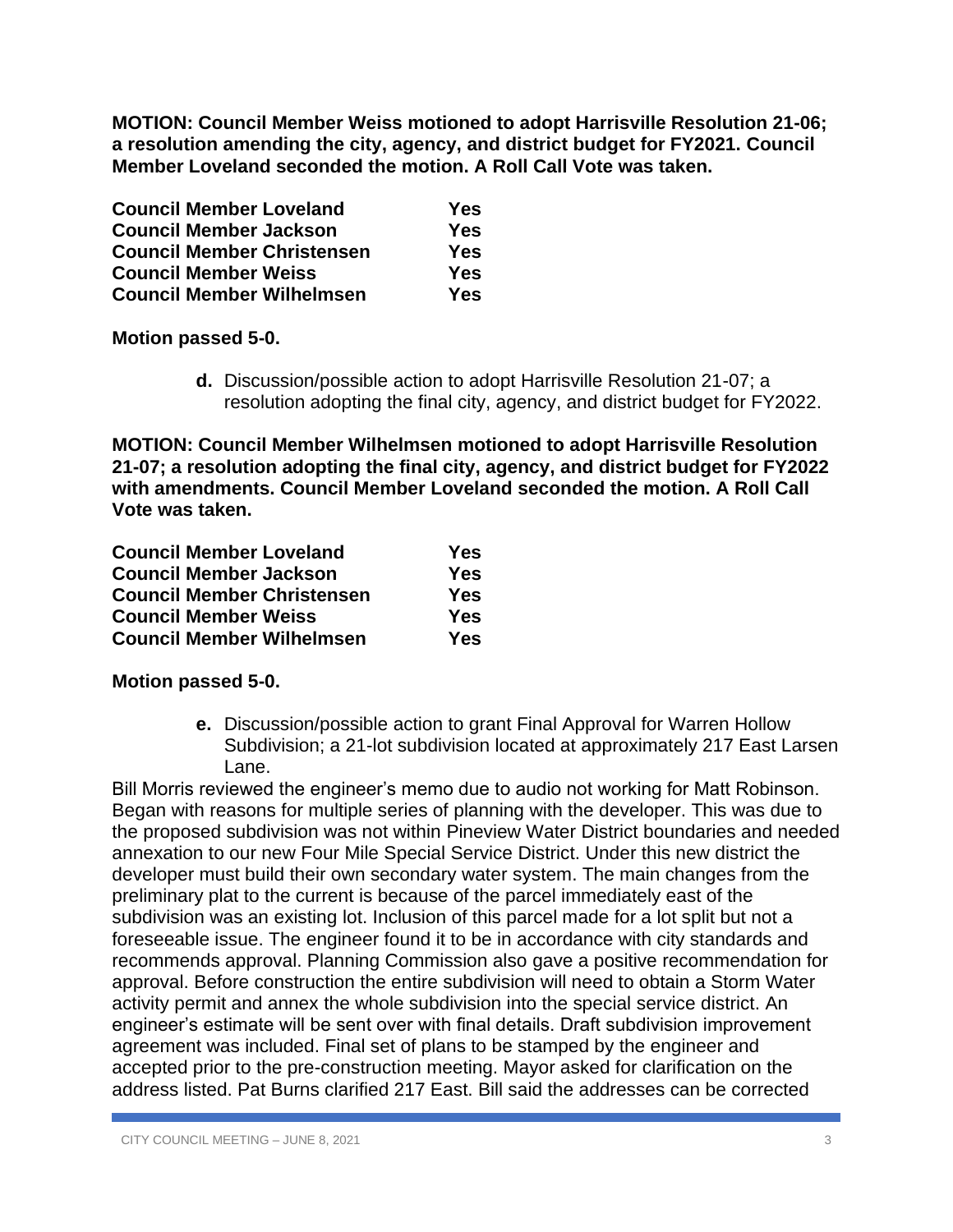before recording. Council Member Jackson asked north entrance requirements. Bill clarified that under 30 lots requires only one entrance.

**MOTION: Council Member Weiss motioned to grant Final Approval for Warren Hollow Subdivision; a 21-lot subdivision located at approximately 217 East Larsen Lane Subject to the stipulations outlined by staff including a potential address change. Council Member Christensen seconded the motion. All Council Members voted aye. Motion passed.**

> **f.** Discussion/possible action for fence replacement/installation for east property line at City Hall.

Bryan Fife reviewed the bid received for installing the fence that was requested by the resident to the east. He needs approval to move forward in a few months. He referenced the galvanized, because that is what we installed at the park. Mayor asked for additional clarification. Bryan said the park owner requested a fence where there is not one currently. Mayor said our standards would include a fence for commercial business and thus the reason for this item being on the agenda. Council Member Loveland asked if there was only one bid. Bryan said he only got one from Pro Link but he could get more if needed. Council Member Loveland asked if he is comfortable with that. Bryan will contact Pro Link upon approval.

**MOTION: Council Member Weiss motioned to approve the fence replacement/installation for east property line at City Hall up to \$2,802.33 for black galvanized. Council Member Wilhelmsen seconded the motion. A Roll Call Vote was taken.**

| <b>Council Member Loveland</b>    | Yes |
|-----------------------------------|-----|
| <b>Council Member Jackson</b>     | Yes |
| <b>Council Member Christensen</b> | Yes |
| <b>Council Member Weiss</b>       | Yes |
| <b>Council Member Wilhelmsen</b>  | Yes |

### **Motion passed 5-0.**

**g.** Accreditation Review update for Harrisville Police Department. Lieutenant Dennis Moore presented. He suggested we look at the Chief Accreditation process. The process has 28 sections. He had been working for the last 2 months, total of about 120 hours, on the accreditation and is approximately 10 sections into it. The accreditation will be all encompassing with the department. He spoke to Val Shupe from the state who heads the Chief of Police Association. Val indicated that there will be a lot of legal changes for law enforcement within the next year. He also stated the accreditation will address many of those changes allowing for the HVC Police Department to be ready when the changes are implemented. The changes will be within the state statues and the federal law in regards to police departments. The accreditation process takes about 18 months. Lt. Moore has a goal of completing the accreditation in 6 months. He is working from home as long as staffing allows to complete this goal. By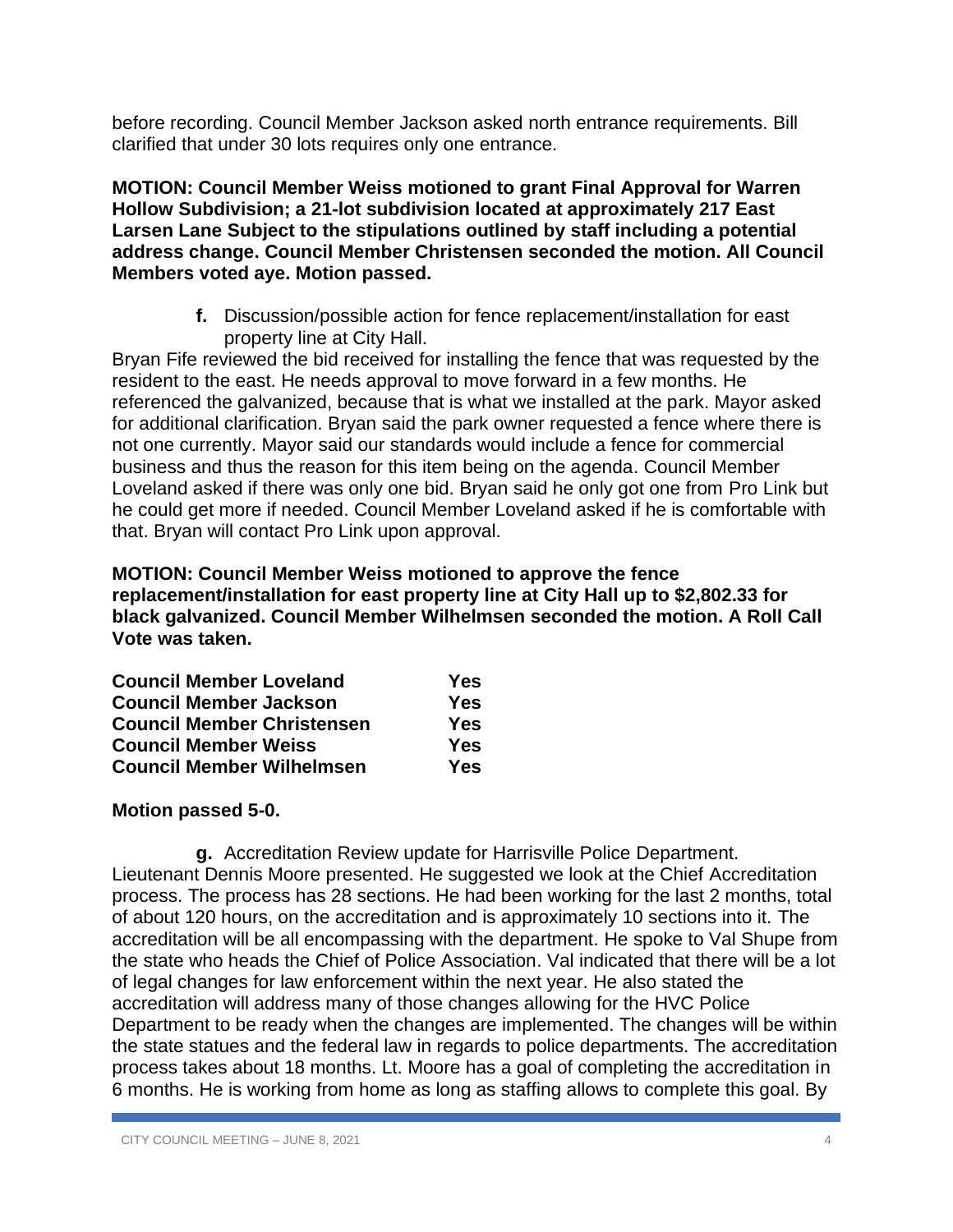getting the accreditation it will help up to save on insurance premiums for the department and cut down on costs for the required trainings that are now outsourced. Lexipol, a program that is used by the department, tried to mold the various polices and requirements from both federal and state laws. In the end, all efforts to become accredited will be worth it. Mayor asked for a clarification on Lt. Moore's timeline. Lt. Moore explained that because the city already uses the state program of Lexipol they are well ahead of other cities on obtaining that goal. Lt. Moore said he is finding the department needs to get ahead of the game and stop relying on outsourcing to keep the officers up to date with their trainings. Council Member Jackson explained a little more of the history with the accreditation and the HVC Police Department. He went through the beginnings of the accreditation last year. He feels confident in the Lexipol program and the accreditation. He feels the department should move forward with this. The accreditation would mold the federal law, state law and city standards/polices together.

# **h.** Water Conservation Policy

Mayor Tait led the discussion on what to do about Governor Cox's current announcement on the state water situation. She explained that Lehi City put into effect a water conservation plan. Ogden City implemented theirs last week. Bill brought up the Municipal Code 4.72 regarding our current water conservation plan. Mayor was concerned with public comments and possible hostility between residents. Bill added that surrounding communities are placing restrictions on residents to water on odd or even days based on their house numbers. Council Member Weiss asked that the code be put into the newsletter and the HVC Facebook page. Discussion ensued on what to do with watering and how it will affect the residents and the city. They also discussed the use of the splash pad. Final decision by the council was to reduce the number of hours the splash pad was open from 10 AM – 8 PM to noon – 7 PM. They also finalized watering days for residents would be on an odd or even day passed by your house number with no watering between 10 AM – 6 PM. This will be in compliance with Governor Cox's declaration given this morning. The Parks department will reduce to two days a week during the day hours to provide the extra water pressure to the residents in the evening hours as per secondary water recommendations to cities. This final decision will be posted about the city, placed on the city website and Facebook page. Mayor to write a declaration with a review in a month to see how conservation efforts are working.

# **5. Public Comments -** *(3 minute maximum)*

Lance Bybee approached Council regarding a noise problem with next door neighbor, who has speakers mounted on the outside of his house. He previously contacted code enforcement but found out we do not have a noise ordinance. Has been calling these things in. He is here to request a noise ordinance be considered. He has approached his neighbor who is not willing to make any changes.

### **6. Mayor/Council Follow-Up:**

Mayor said Lagoon offered dignitary days for discounted rate for legislators, for anyone interested.